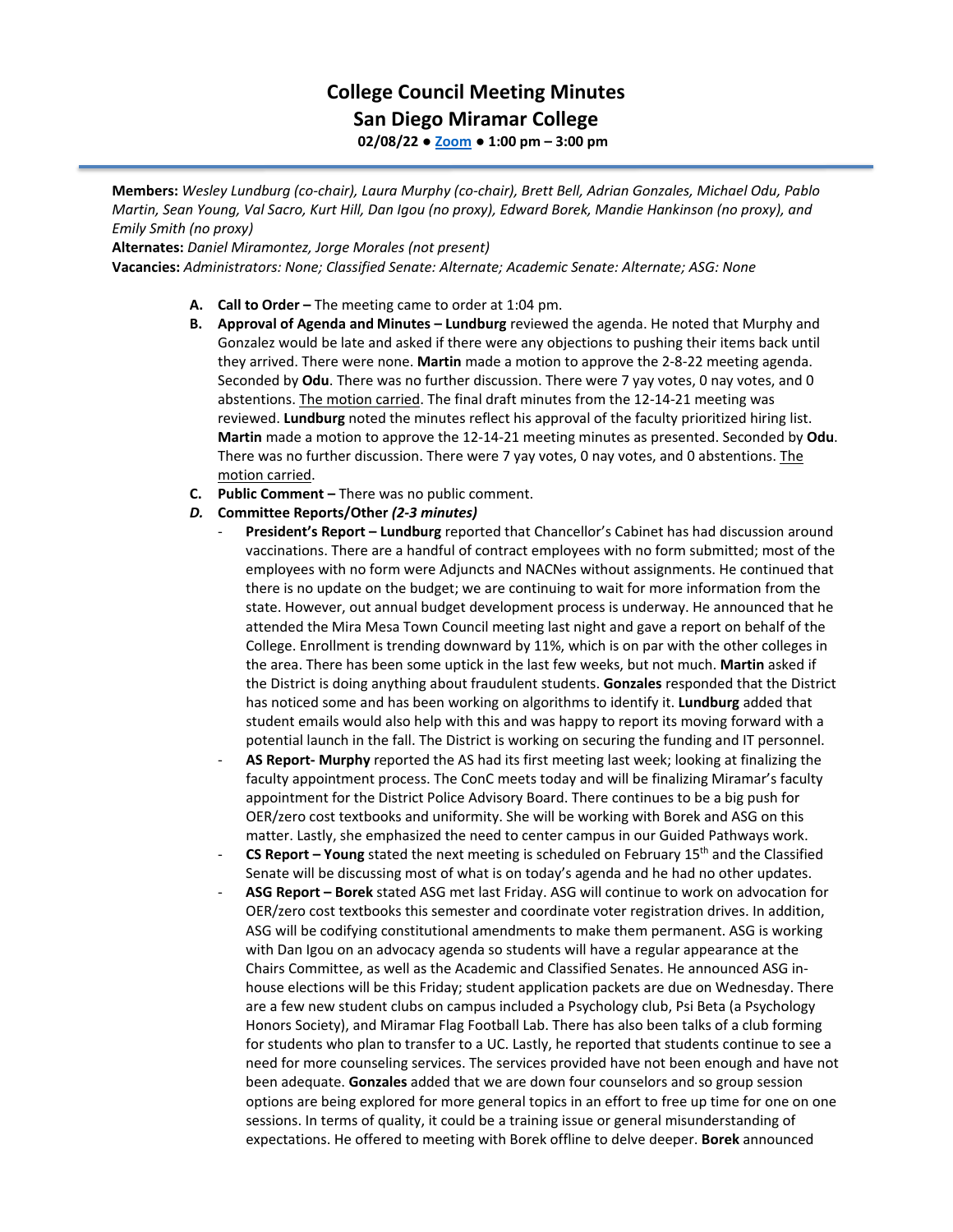there is a Black History Month Event on February  $22^{nd}$  from  $12:00$  pm  $- 2:00$  pm at Compass Point.

- **Other –** There were no other reports.

**E. Old Business:**

| # | Item                                                                                                                        | <b>Initiator</b> |
|---|-----------------------------------------------------------------------------------------------------------------------------|------------------|
|   |                                                                                                                             |                  |
|   | 1 Accreditation (Standing item) – Miramontez and Palma-Sanft reviewed the accreditation timeline. First                     | Miramontez/      |
|   | round of responses will be due on April 13 <sup>th</sup> from the tri-chair teams; draft one will be distributed to the     | Palma-Sanft      |
|   | college on April 29 <sup>th</sup> . They noted the highlighted items are tentative and dependent on the District. The first |                  |
|   | public form will be hosted the week of May 9 <sup>th</sup> . Fall 2022 will focus on the second draft. Spring 2023 will be  |                  |
|   | the third and final draft, which will route through the constituencies for approval and ultimately to the Board             |                  |
|   | in the Summer. The report is due to ACCJC by August 1, 2023. The site visit will take place in March 2024.                  |                  |
|   | There were a few questions and some discussion. Lundburg thanked them for their work.                                       |                  |

## **F. New Business:**

| #              | Item                                                                                                                                                                                                                                                                                                                                                                                                                                                                                                                                                                                                                                                                                                                                                                                                                                                                                                                                                                                                                                                                                                                                                                                                                                                  | Initiator         |
|----------------|-------------------------------------------------------------------------------------------------------------------------------------------------------------------------------------------------------------------------------------------------------------------------------------------------------------------------------------------------------------------------------------------------------------------------------------------------------------------------------------------------------------------------------------------------------------------------------------------------------------------------------------------------------------------------------------------------------------------------------------------------------------------------------------------------------------------------------------------------------------------------------------------------------------------------------------------------------------------------------------------------------------------------------------------------------------------------------------------------------------------------------------------------------------------------------------------------------------------------------------------------------|-------------------|
| $\mathbf{1}$   | Program Initiation Process for bachelor's degrees - Murphy stated a process was developed for the College to<br>initiate new programs. She believes this is an appropriate time to begin the discussion. She has discussed it<br>with Odu and is aware there are some areas considering bachelor's degrees. Odu added there are two<br>programs; one under Dean Lopez and one under Dean Woods. Lopez stated that under the school of BTCWI,<br>bachelor's degree programs are being considered for Advanced Transportation and Legal (and/or Paralegal).<br>Woods stated that under the school of Public Safety, a bachelor's degree program is being considered for<br>Emergency Management. Lundburg added that the submission deadlines are August 15 <sup>th</sup> and January 15 <sup>th</sup> . He<br>stated that the state accepts 30 new programs per year so the odds are good for approval. Odu asked what<br>the next step would be. Murphy stated that the workgroup needs to be developed. She will work with<br>Lundburg and Odu to get it started.                                                                                                                                                                                    | Murphy            |
| $\overline{2}$ | Professional Development Plan (attachment) - Gonzalez shared the first ever Professional Development Plan.<br>She noted that she worked with the Professional Development Committee and Dean Barnard on it. The goal<br>today is for feedback and ultimately approval. The plan will go through the approval process every three years<br>but it will be reviewed by the PDC every year. Bell thanked Gonzalez for this plan; he's been waiting a long<br>time for something like this and it's a good start. He made a point of clarification that the PDC does have a line<br>item budget through BRDS, specifically for events, speakers and supervisor training and is reviewed annually.<br>Gonzalez clarified that she misspoke, that fund is included in the coordinator manual, she was referring to<br>general budget without limitations. Murphy stated, since it is the first plan, she needs to bring it to AS for<br>review and approval. She asked if there was a timeline and preferred method for feedback. Gonzalez<br>responded that there wasn't a strict timeline and suggested a google doc for feedback. She will work with<br>Murphy offline and the PD plan will come back for final approval by College Council, when ready. | L. Gonzalez       |
| 3              | Mission Statement Review Alignment Cycle (attachment) - Miramontez briefly reviewed the mission<br>statement review alignment cycle. He stated this has gone to the constituency groups and asked for an<br>update, noting the managers have approved. Young confirmed the Classified Senate has approved it. Murphy<br>confirmed the Academic Senate has also approved it. Borek add that this will go to ASG and an informational<br>item. It was approved under Azai, so unless there are significate changes, it can move forward. Martin made a<br>motion to approve the mission statement review alignment cycle. Seconded by <b>Borek</b> . There was no further<br>discussion. There were 9 yay votes, 0 nay votes, and 0 abstentions. The motion carried.                                                                                                                                                                                                                                                                                                                                                                                                                                                                                    | <b>Miramontez</b> |
| 4              | 2021-2024 Program Review & Outcomes Assessment Draft Plan (attachment) - Miramontez asked if there<br>was a status update from the constituencies on this item. He shared that it was approved by the Managers.<br>Young stated that it is up for approval at the next meeting on February 15 <sup>th</sup> . Murphy stated it will also be on<br>the February 15 <sup>th</sup> agenda. Miramontez thanked them and asked that this item be brought to the next College<br>Council meeting for final approval. Lundburg confirmed.                                                                                                                                                                                                                                                                                                                                                                                                                                                                                                                                                                                                                                                                                                                    | <b>Miramontez</b> |
| 5              | Student Centered Integrated Planning (attachment) - Miramontez reviewed the institutional effectiveness<br>framework and reminded everyone we are always working on some aspect. This requires a deeper dive at<br>what this looks like for our college. He reviewed the six student success factors and explained their<br>importance with the Guided Pathways redesign. The goal is to create Miramar specific crosswalks, which leads<br>to action items and feeds back into our planning. He wanted to make sure we have a general idea of how                                                                                                                                                                                                                                                                                                                                                                                                                                                                                                                                                                                                                                                                                                    | <b>Miramontez</b> |